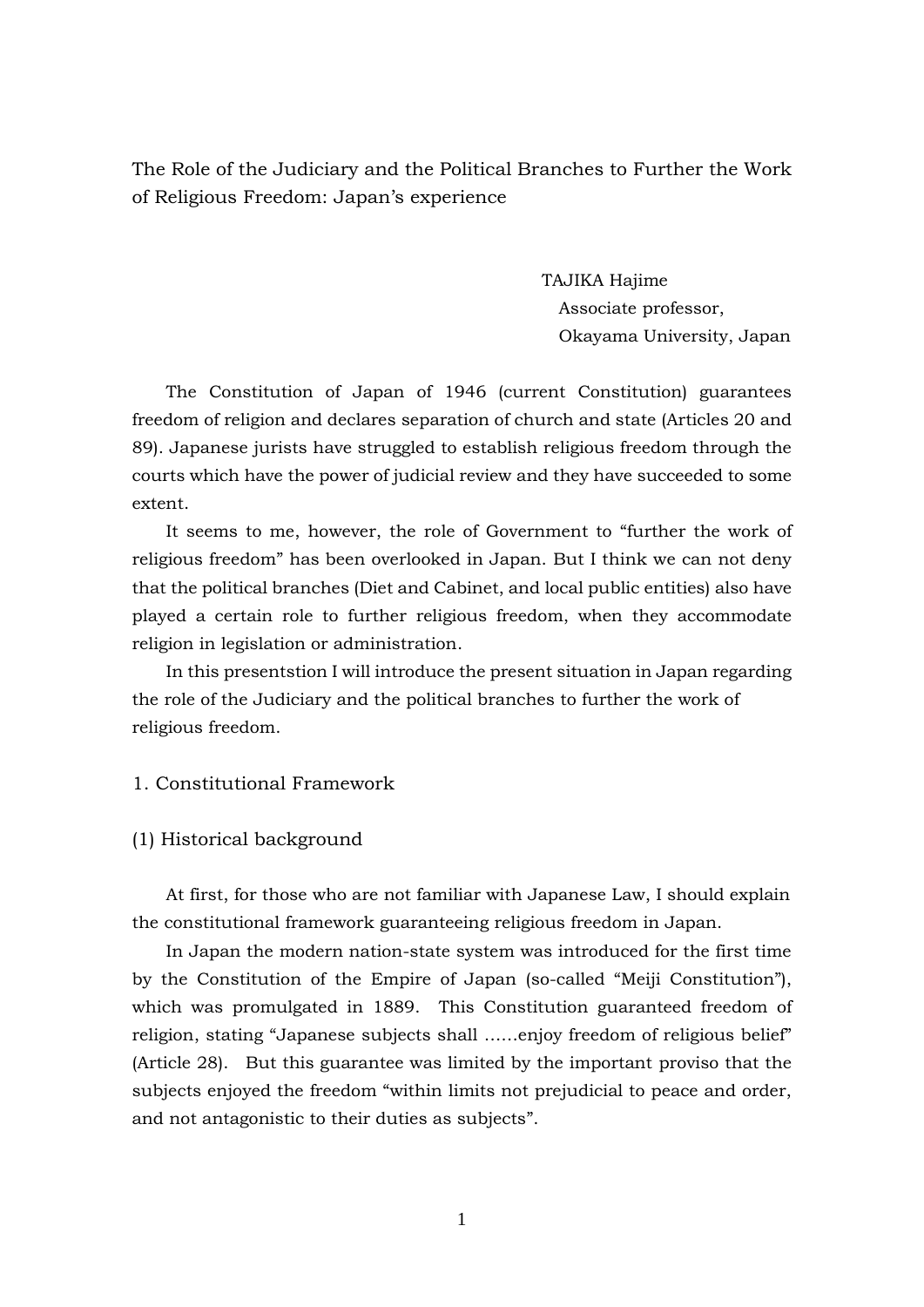After the so-called "State Shinto" virtually gained the position of state religion, the words "their duties as subject" were understood as containing the duty to worship Shinto shrines and during the World War II citizens were compelled to worship Shinto shrines.

In 1945 Japan surrendered to the Allied Powers and the old regime had to be renovated. During the occupation, the Allied Powers vigorously promoted the policy to reinforce religious freedom as one of the most important policies. The General Headquarters (GHQ) of the Supreme Commander for the Allied Powers issued two directives ("Civil Liberties Directive" and "Shinto Directive"), strictly ordering the abolition of all laws and ordinances which imposed restrictions on freedom of religion and the abolition of all state supports to and controls over Shinto shrines.

You might know that the original draft of the current Japanese Constitution was written by GHQ ("MacArthur's Draft"). So, you could easily imagine that the religion clauses of the Constitution of Japan reflect the policy of GHQ just described, and up to today Japanese jurists are influenced by the theories on the U.S. Constitution, when they interpret the clauses.

# (2) Constitution of Japan

### (a) Freedom of Religion

Article 20, Sec. 1 of the Constitution of Japan provides that "Freedom of Religion is guaranteed to all" and this provision is generally understood as guaranteeing freedom of religious conscience, freedom to conduct one's religious worship and freedom of religious association.

It is noteworthy that, besides freedom to willingly participate in religious activities, freedom not to be compelled to participate (negative religious freedom) is emphasized in Japan. In fact, Article 20, Sec. 2 explicitly guarantees that "No person shall be compelled to take part in any religious act, celebration, rite or practice". You might think this provision does not make sense because Section 1 of the same article guarantees comprehensively freedom of religion. But, as I pointed out earlier, under the Meiji Constitution citizens were compelled to participate in national ceremonies in the form of Shinto religion. This is why this provision was specially stipulated.

### (b) Separation of Church and State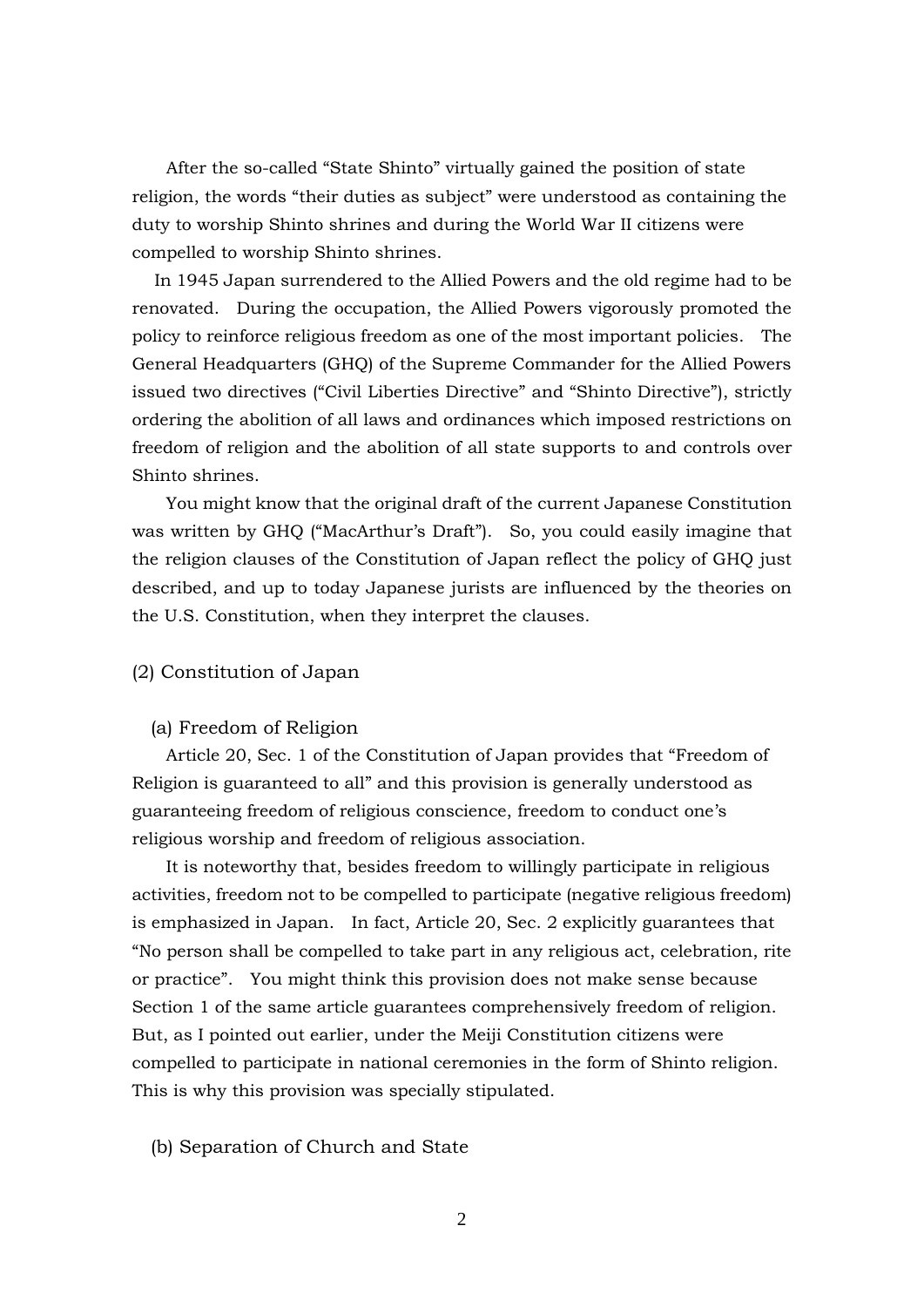Regretting State Shinto was virtually established as state religion and freedom of religion was denied under the Meiji Constitution, the Japanese Constitution adopts the principle of separation of church and state.

We have no comprehensive "non-Establishment Clause" which is seen in the U.S. Constitution. But our Constitution provides "No religious organization shall receive any privileges from the State, nor exercise any political authority" (Art. 20, Sec. 1), "The State and its organs shall refrain from religious education or any other religious activity" (Art. 20, Sec. 3) and "No public money or other property shall be expended or appropriated for the use, benefit or maintenance of any religious institution or association" (Art. 89). Therefore it is widely accepted that the Japanese Constitution adopts the separation system.

### 2. Furtherance of religious freedom by the Judiciary

As I stated earlier, Japanese jurists have centered their efforts on the furtherance of religious freedom through the courts, though some jurists criticize the Japanese Supreme Court is too conservative to invalidate legislations or administrative acts. But it seems to me that the criticism is somewhat one-sided and the Japanese courts also have played a certain role to guarantee religious freedom in Japan.

Though there are not so many cases in which the infringement of religious freedom was alleged, I can present the *Kobe City College of Technology* case (Supreme Court Decision of 8 March 1996) as one example in which the Supreme Court played the active role.

A college student, Jehovah's witness, refused to take kendo (Japanese fencing) class, because practicing any martial art is prohibited by his religious belief. As a result of his refusal, the student could not earn the credit of the required subject of physical education and was eventually expelled from the college. So, he brought the action for withdrawal of the expulsion, insisting that forcing him to take kendo class against his religious belief and expelling him for the reason of his refusal infringed his freedom of religion.

The Supreme Court found that because "his refusal to participate in kendo class is grounded on the core of his sincere religious belief" and because "he was driven into the situation of expulsion as a result of his religiously motivated refusal regardless of his good records on other subjects", the expulsion had the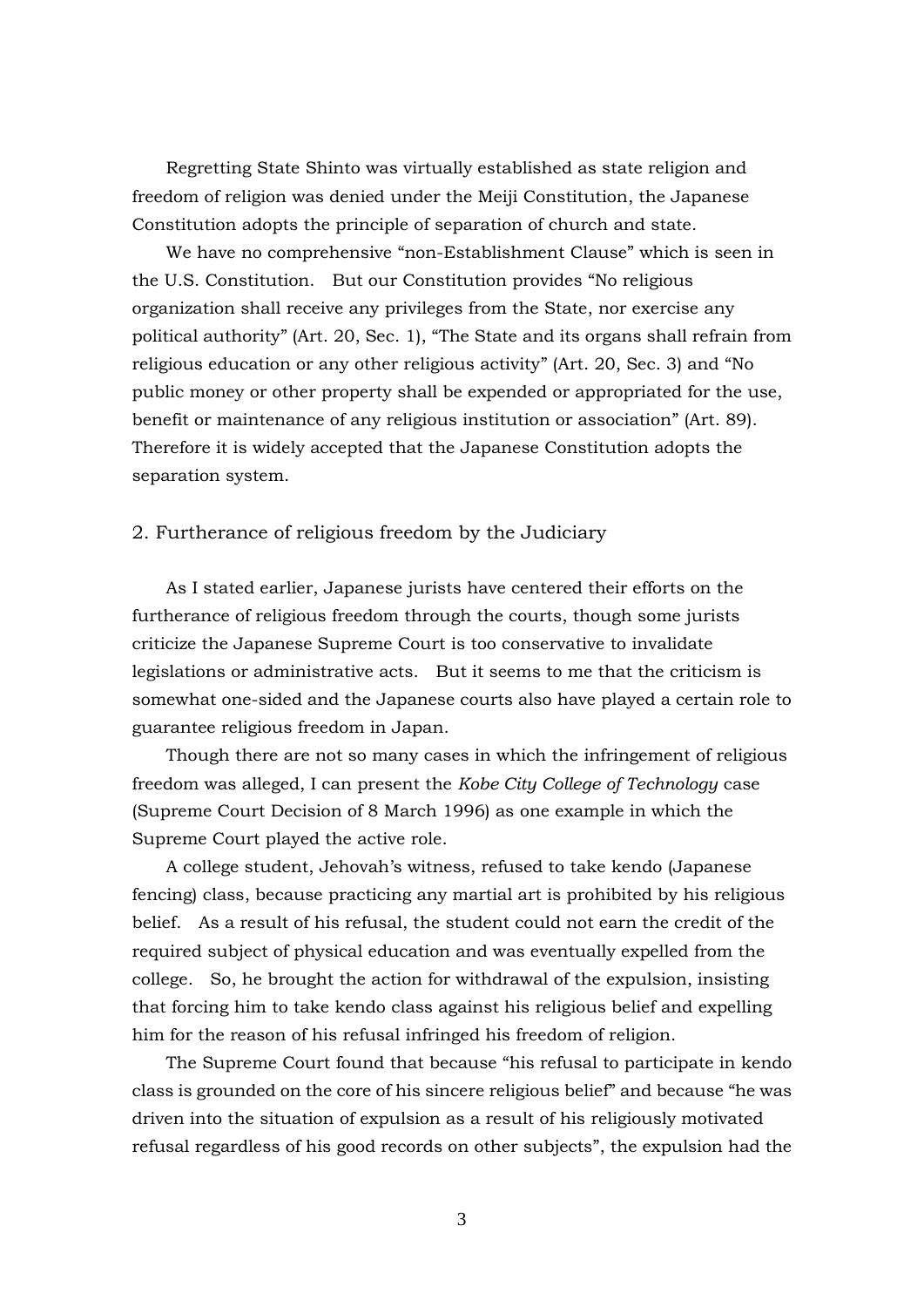nature that led him to act against his own religious belief, i.e. to participate in kendo class, if he wished to avoid the serious disadvantage". According to the Court, "the college could offer alternative classes in the proper way and form which do not appear partial to him" and "such alternative classes would not impair the educational order in the college nor seriously disturb the operation of the college". So the Court held the conclusion that the decision of the college to expel him was unconstitutional.

Among the numerous separation cases, I can point out the *Ehime Tamagushi-ryo* case (Supreme Court Decision (full bench) of 2 April 1997) as the example in which the Supreme Court played the active role. This case is related to spending of public money to religious corporations. From 1981 to 1986 the governor of Ehime prefecture offered 166 thousand yen to Yasukuni Shrine and other organizations in the name of the charge for sprig of a sacred tree (Tamagushi-ryo) etc. and the inhabitants brought the action, alleging the governor's act violated separation of church and state.

The Supreme Court found that "because the votive offerings are placed in front of Shinto gods in the ceremonies of Shinto religion, it is clear that shrines think the offerings have religious significance" and "it is hard to think that an ordinary person would evaluate the dedication of the offerings as one of the social courtesies". The Court continued that "there is no evidence that the prefecture spent its money to the ceremonies of the same kind which other religious organizations celebrate. So, we can not deny that the prefecture became intentionally entangled with the particular religious organizations. If a local public entity becomes entangled with the particular religious organizations in the special manner as seen in this case, such an entanglement will give an ordinary person the impression that the prefecture specially supports them because of their superiority to others, and the ordinary person will become interested in them". The Court concluded that because Ehime prefecture's spending to Yasukuni Shrine etc. had the purpose of religious significance and the effect to support, promote or further the particular religion, it is in violation of separation of church and state.

#### 3. Furtherance of religious freedom by the political branches

There is a good reason why the role to guarantee religious freedom has been expected almost exclusively to the Judiciary by Japanese jurists. As you could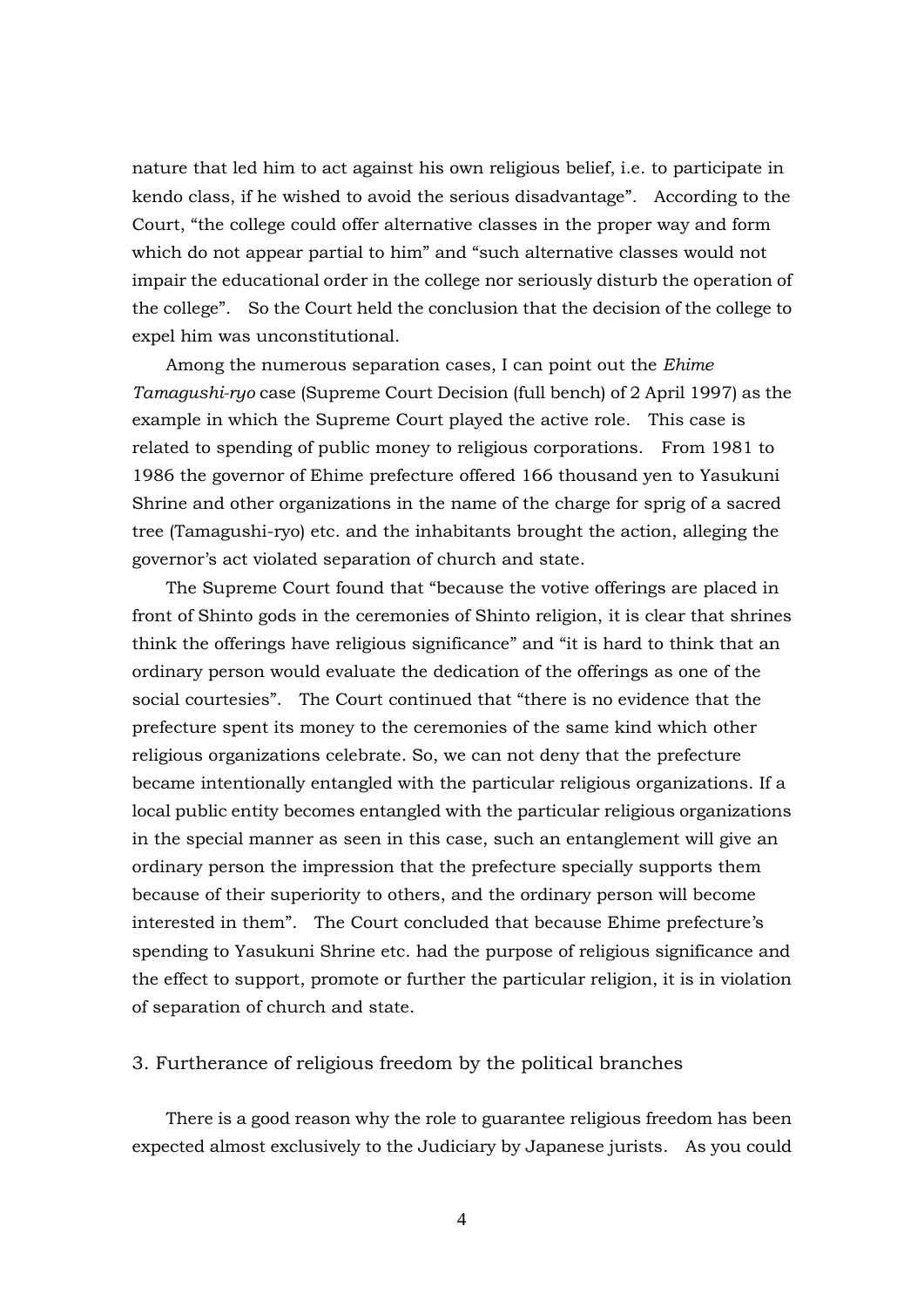easily imagine, it seems natural to think that the political branches can not be expected to play this kind of role, because they consist of members selected by majority decision and will be dominated by the religious majority. Moreover, because it is support of Shinto shrines by conservative politicians that has been attacked in the separation cases in postwar Japan (for example, ritual visits to Yasukuni Shrine by the Prime Minister), it might be also natural for Japanese jurists to think they can not trust them.

But the political branches have not always been the threat to religious freedom in Japan. Rather, if we closely look at the current Japanese Law, we can find many examples which show the accommodation of religion by them.

As such an example I can point out the existence of Religious Corporations Act (Religious Juridical Persons Law). The Act was enacted in order to give religious organizations legal abilities to own the buildings of worships and other properties and so on. It is said that at the time of the Allied Occupation GHQ studied abolishing the pre-war Act which had specially regulated religious corporations and treating them as one of public benefit corporations generally regulated by the Civil Code. GHQ thought that if the special statute which regulates only religious corporations is enacted, it shows that the Government is too interested in religions.

But it was the prevalent opinion of the leaders of religious organizations that the Civil Code contained too many restrictions. Certainly the public benefit corporations incorporated by the Japanese Civil Code at that time had the characteristic of corporation about which the state authorized public benefit or social utility. The Civil Code adopted the authorization system with wide administrative discretion as to incorporation of public benefit corporations (ex-Art. 34) and vested the administrative organs with the powers to supervise and control their activities (ex-Art. 67). If religious organizations had to be subject to such an authorization system, their incorporation would have to depend on the preference of the administrative organs. If supervision and control by the administrative organs reached religious corporations, the result contrary to separation of church and state would be certain to occur. Therefore, in Japan, the special ordinance which regulated only religious corporations (Religious Corporations Ordinance) was first issued in order to avoid these consequences and the current Religious Corporations Act inherited this idea.

The current Religious Corporations Act provides that those who wish to found a religious corporation must submit the documents prescribed by the Act